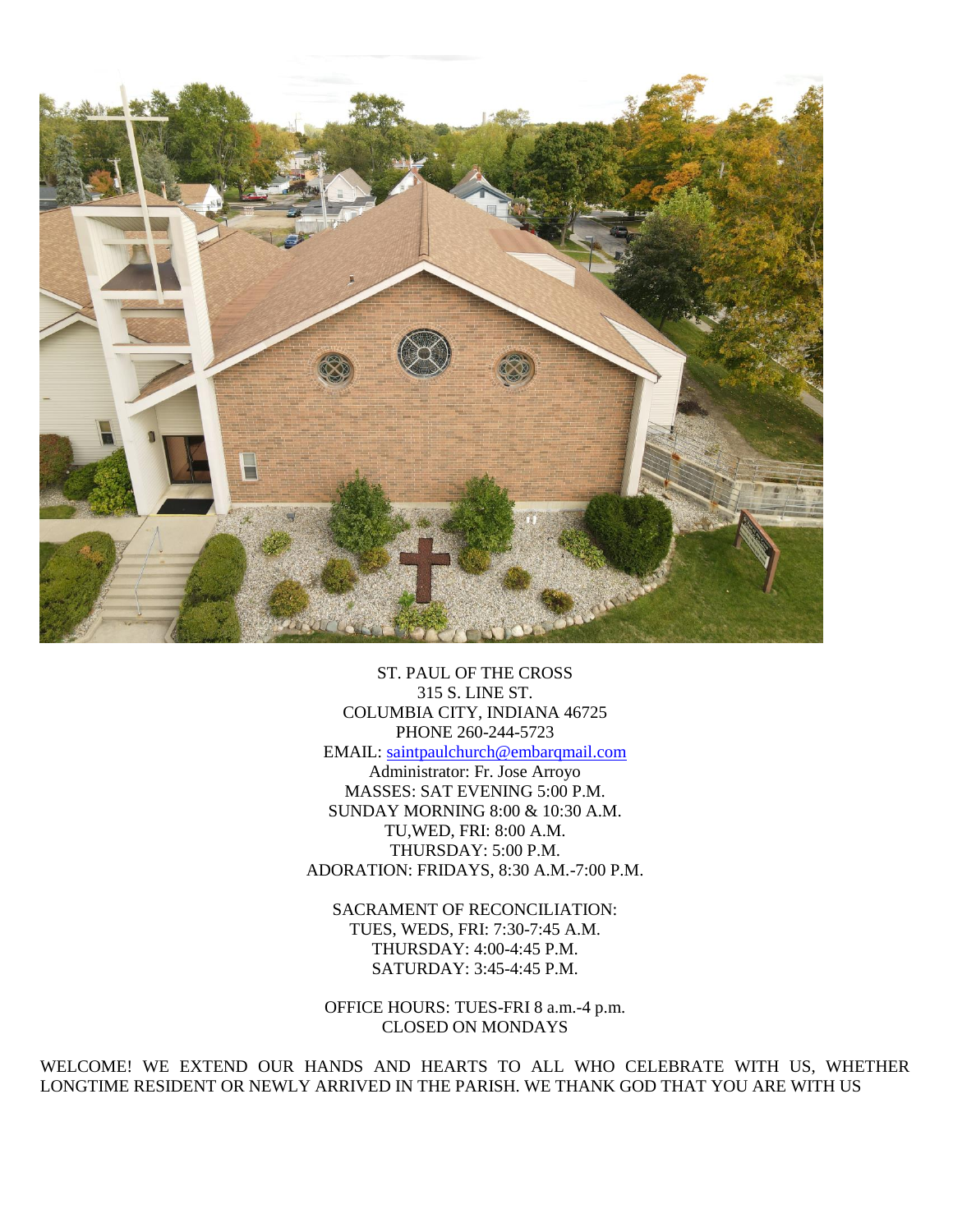# **ST PAUL OF THE CROSS June 12, 2022**

# **The Week Ahead**

### **Saturday, June 18, 2022 5:00 p.m.**

Lector: Kevin Rupp Eucharistic Ministers*:* Janelle Schmitt, Vance Reed Acolytes: Sam Bechtold, Lukus Schmitt Ministers of Hospitality: Dillon Reed, Chris Bechtold

### **Sunday, June 19, 2022 8:00 a.m.**

Lector: John Herrmann, Tom Andreas Eucharistic Ministers: Pat Zickgraf, Dick Buchanan Acolytes: Bailey Shidler, volunteers Ministers of Hospitality: Mike Gregory, Jeremy Swonger, Jerry Pawlak, Mike Wright

### **Sunday, June 19, 2022 10:30 a.m.**

Lector: Joe Cochran Eucharistic Ministers: Anita Senesac, Scott Smith Acolytes: Emma Flanagan, Samuel Hunter Ministers of Hospitality: Volunteers

| Collections for June 5, 2020    |              |
|---------------------------------|--------------|
| <b>Adult Offering Envelopes</b> | \$2,443.00   |
| Loose                           | 841.00       |
| Repair                          | 197.00       |
| Candles                         | 29.00        |
| Religious Ed                    | 65.00        |
| Total in pew                    | \$3,575.00   |
| <b>Pentecost Collection</b>     | \$600.00     |
| <b>ONLINE COLLECTION</b>        |              |
| Reg. Envelopes                  | 1,380.00     |
| Repair                          | \$<br>452.00 |
| Religious Ed                    | \$<br>35.00  |
| <b>Total Online:</b>            | \$1,867.00   |

# **EUCHARISTIC PROCESSION AND FESTIVAL**

The Eucharistic Procession and Festival will be next Sunday, June  $19<sup>th</sup>$  in Warsaw as our diocese enters into the three-year Eucharistic Revival for the Catholic Church in the United States, renewing devotion and belief in the Real Presence of Jesus in the Eucharist. The procession will begin at Sacred Heart Parish at 2:30 p.m. with music and prayer before departing at 3 p.m. on a 2.8 mile route, concluding with Benediction and a festival at Our Lady of Guadalupe Parish. Volunteers are still needed to assist with this event. To learn more, RSVP, or volunteer, visit diocesefwsb.org/eucharist.

# **THE MOST HOLY TRINITY**

# **Mass Intentions**

|                       | June 11/12 THE MOST HOLY TRINITY                                       |  |
|-----------------------|------------------------------------------------------------------------|--|
| 5:00 p.m.             | t Andy Lowe                                                            |  |
|                       | 8:00 a.m. $t$ Dick Miller                                              |  |
| 10:30 a.m.            | Parishioners                                                           |  |
|                       | (rosary 1/2 hour before each Mass)                                     |  |
|                       | (Adoration one hour before Saturday Mass and Sunday                    |  |
| 8:00 a.m. Mass)       |                                                                        |  |
| <b>June 13</b>        | Monday: St. Anthony of Padua                                           |  |
|                       | No Mass                                                                |  |
|                       |                                                                        |  |
| <u>June 14</u>        | Tuesday: Weekday                                                       |  |
| 8:00a.m.              | + Geraldine Childers                                                   |  |
|                       |                                                                        |  |
| <u>June 15</u>        | Wednesday: Weekday                                                     |  |
| 8:00 a.m.             | † Jeff Dunlap                                                          |  |
| June 16               | <b>Thursday: Weekday</b>                                               |  |
| 5:00 p.m.             | † Living & Deceased members of the                                     |  |
|                       | O.G. Landstoffer Family                                                |  |
|                       |                                                                        |  |
| June 17               | Friday: Weekday                                                        |  |
| 8:00a.m.              | t Joan Hinen                                                           |  |
| June 18/19            | <b>Sunday: CORPUS CHRISTI</b>                                          |  |
|                       | Saturday, June 18 <sup>th</sup> 5:00 p.m.: <i>†</i> Corky & Becky Reed |  |
| Confession: 3:45-4:45 |                                                                        |  |
|                       |                                                                        |  |

Sunday, June 19<sup>th</sup> 8:00 a.m.: *†* Jane Goble 10:30 a.m. : Parishioners (rosary ½ hour before each Mass)

## Help Needed to Lead the Rosary

We have some wonderful volunteers who have been leading the



rosary before the masses for the last several months. This is a beautiful time of prayer for our parish. We would like to increase the number of people who are helping to lead the parishioners through the decades of the rosary. You may sign up to lead the rosary as an individual or as a family. We are also going to encourage groups, such as the different apostolates/ministries, to lead the

rosary together. A pamphlet will be provided to use as a guide when you lead. There is a signup sheet in the Narthex for June, July and August. Please prayerfully consider signing up to help lead our parishioners in the most holy rosary. \*\*\*\*\*\*\*\*\*\*\*\*\*\*\*\*\*\*\*\*\*\*\*\*\*\*\*\*\*\*\*\*\*\*\*\*\*\*\*\*\*\*\*\*\*\*\*\*\*\*\*I

If you haven't looked up while standing in the Narthex you



should!!! John Gilles has lent his tremendous artistic talent and created some incredibly beautiful murals. Thanks to John and also to Mike and Kim Sedor and Don Neff who also helped beautify the space!